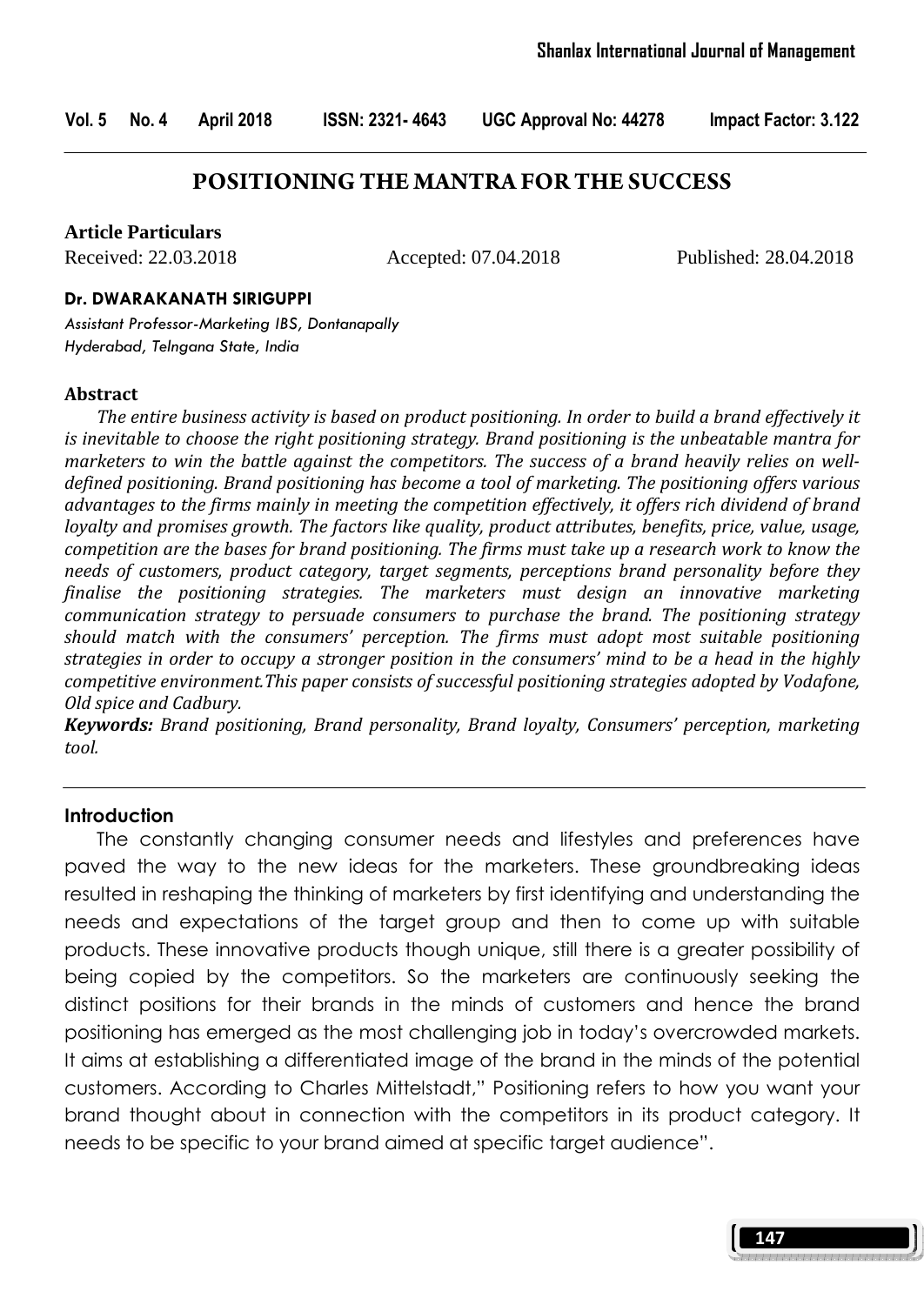148

 A successful brand positioning strategy concentrates on finding out the strong position in customer's mind and then sitting on it, which leads to gain the competitive advantage in the market. The marketing managers are constantly facing the dilemma to position and reposition the brands according to the changing perceptions, needs and preferences of the customers, therefore in the light of this fact, in this present study, we tend to focus upon describing the various strategies to position brands most effectively in the market, to give a brief account of puzzles and advancements in positioning

 In order to understand how brands are positioned in the mind of customer in relation to relevant attributes positioning will is an important tool. Functional attributes or the emotional associations with the brand are the key for the formation of positioning. Positioning is the pursuit of differential advantage (SubortoSengupta, 1999). The brand differentiation strategy which is an integral part of brand positioning must be thoroughly by employees and customers. The organization will bear less expense if it adopts the right positioning strategy with right marketing mix aimed at specific target customers. A well-positioned brand must have a clear vision, a concise meaning and understand their parameters of relevance, are well positioned. Nike has done its positioning as: "Athletic Shoes for Winners"-Whatever you want, you can 'just do it' in Nikes. Similarly, 7-up positioned itself as' TheUncola' drink by using colas as a frame of reference which creates its distinct image in the soft drink market. So the marketer must discover the positions which can award them the competitive advantage.

 Positioning starts with a product. A piece of merchandise, a service, a company, an institution, or even a person. But positioning is not what you do to a product. Positioning is what you do to the mind of the prospect. That is, you position the product in the mind of the prospect. Positioning is all about how you differentiate yourself in the mind of prospect (A L Ries, Jack Trout, 2003). Positioning is also the first body of thought that comes to grips with the problems of getting heard in our over communicated society. Positioning has become the buzzword of advertising and marketing people. The basic approach of positioning is not to create something new and different. But to manipulate what's already up there in the mind. Product positioning is a concept that has changed the nature of advertising.

 Today's marketplace is no longer responsive that worked in the past. There are just too many products, too many companies, and too much marketing noise. The prospective consumers are bombarded with lots of advertising messages. In the communication jungle out there, the only hope to score big is to be selective, to concentrate on narrow targets, to practice segmentation. In a word, positioning". The mind, as a defense against the volume of today's communications, screens and rejects much of the information offered it. To succeed in over communicated society, a company must create a position in the prospect's mind. A position that takes into consideration not only a company's own strengths and weaknesses, but those of its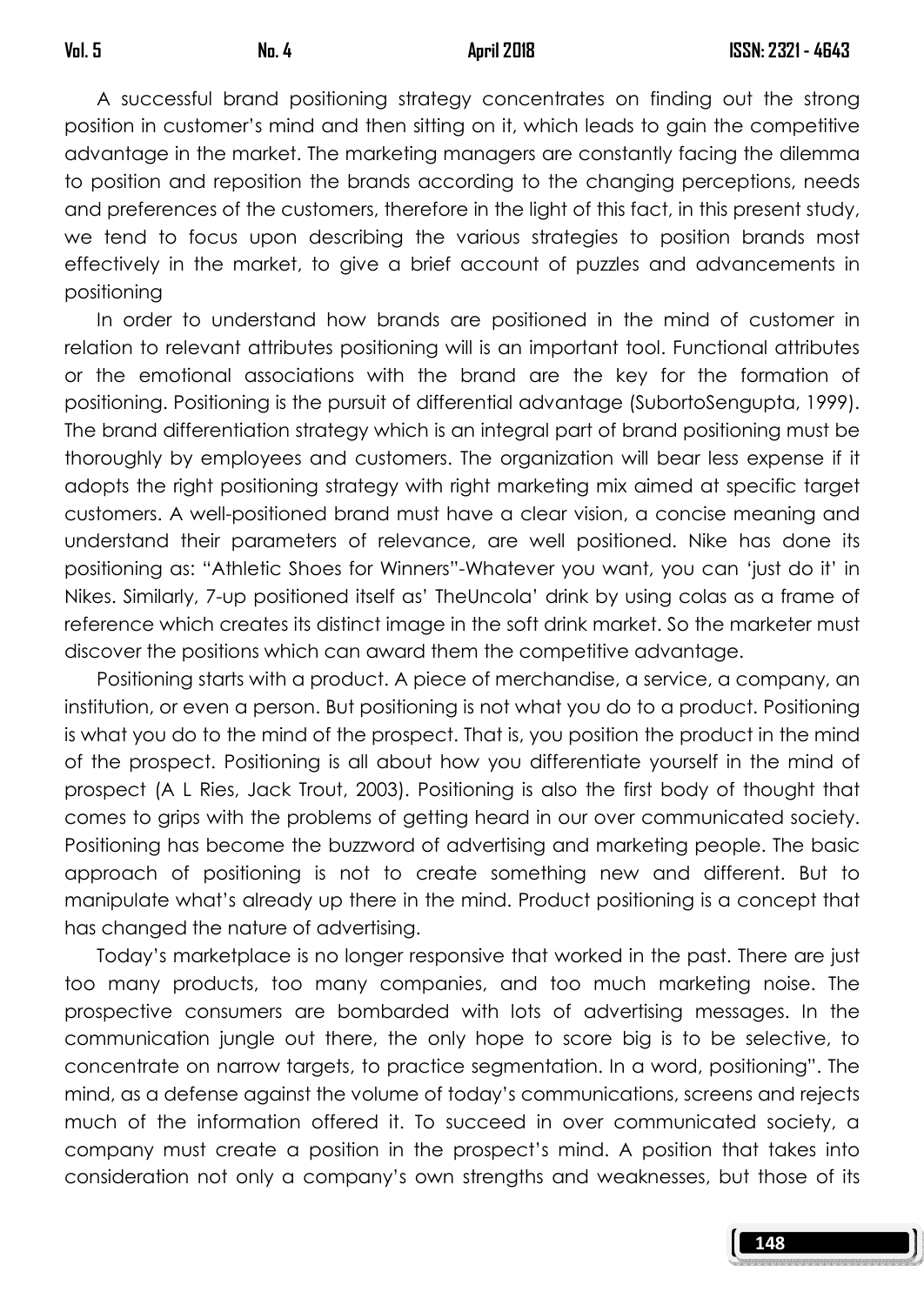competitors as well. In general, the mind accepts only that which matches prior knowledge or experience. The positioning concept of the oversimplified message was further developed into theory of 'owning a word in the mind'. Volvo owns "safety", BMW owns" driving", FedEx owns" overnight". The firms are living in positioning era. The brands Kodak, IBM, Xerox, Hertz, Coca-Cola, GE have a common thing in them. They were all the first brands in the mind in their categories. Today these brands are still the leading brands in their categories. "It's better to be first than it is to be better" is by far the most powerful positioning idea.

### Literature Review

 Although there are different definitions of Positioning, probably the most common is: "A product's position is how potential buyers see the product", and is expressed relative to the position of competitors.

 Positioning is a concept in marketing which was first popularized by Al Ries and Jack Trout in their bestseller book "Positioning - a battle for your mind".

 This differs slightly from the context in which the term was first published in 1969 by Jack Trout in the paper "Positioning" is a game people play in today's me-too market place" in the publication Industrial Marketing, in which the case is made that the typical consumer is overwhelmed with unwanted advertising, and has a natural tendency to discard all information that does not immediately find a comfortable (and empty) slot in the consumers mind. It was then expanded into their ground-breaking first book, "Positioning: The Battle for Your Mind", in which they define Positioning as "an organized system for finding a window in the mind. It is based on the concept that communication can only take place at the right time and under the right circumstances." (p. 19 of 2001 paperback edition).

### Significance of Positioning

### Positioning is the core of the business activity

 The whole business activity is based on product positioning. No brand can be built effectively and no consistent image can be conveyed until a strong brand positioning is developed.

### Competition can be handled by the positioning

 Now-a –days markets are flooded with numerous homogeneous products. An effective positioning strategy can be useful in convincing the customer towards your brand. Dettol occupies the "Hygiene" position.

### Positioning – The growth engine

 Brands are connected emotionally with the customers. A good brand name combined with strong and clearly defined positioning leads to excellent market performance and increased market share and profits.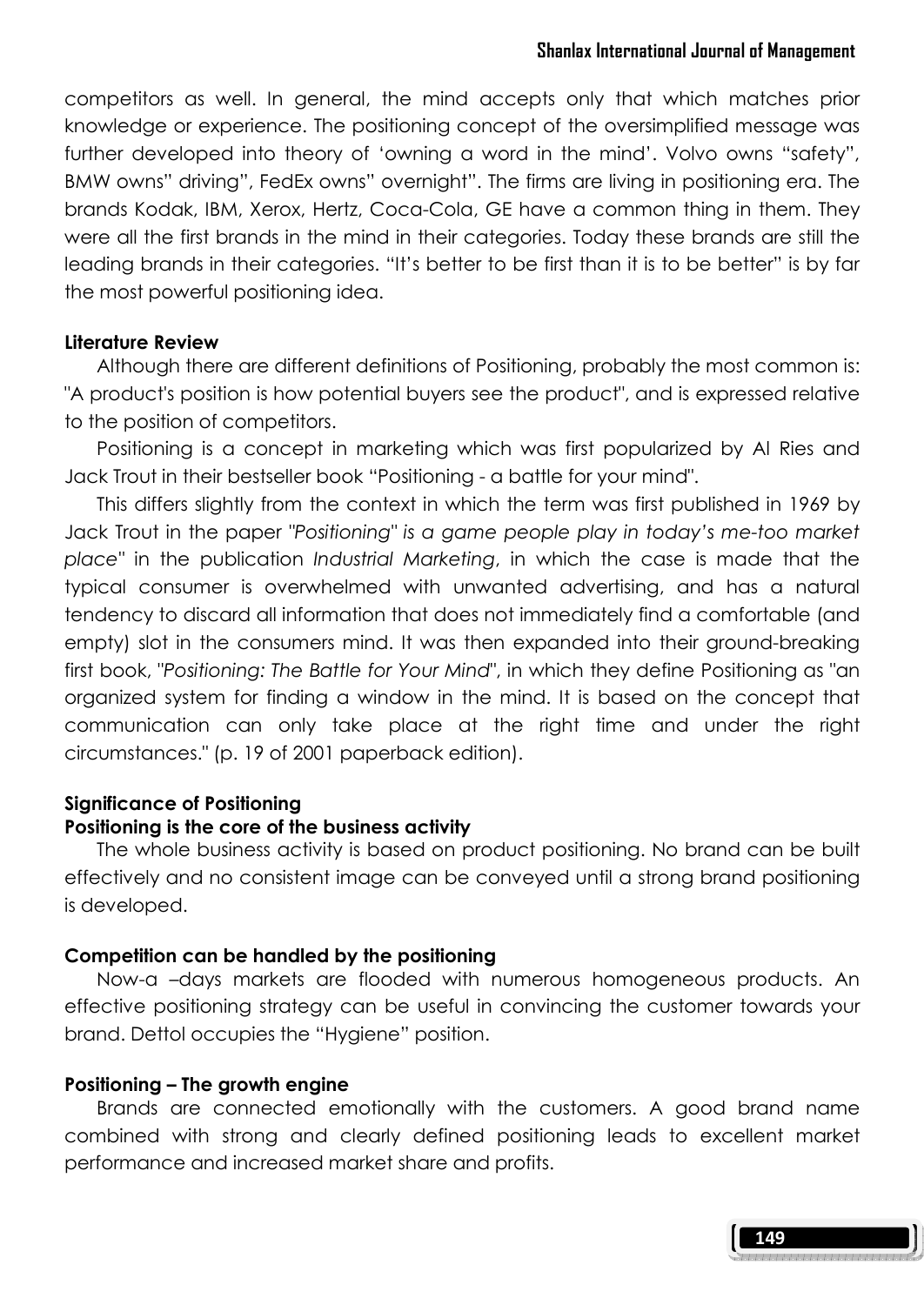# Brand Loyalty by Positioning

 Brands are the part of every consumer. If a brand is strongly positioned, the consumers always prefer to buy it, which ultimately leads to the higher brand loyalty

## Quality

 Quality is the fundamental to position the product. The efforts are put together to build the dominant perception of quality. It can be built up by focusing on limited range of products, specializing in them and it can also be achieved by attaching higher tag to the brand.

## Product Attributes

 Product attributes is one of the significant factor to position a brand. Sticking the facts about the product brings the credibility in positioning. Either it is LG'sGolden Eye Technology, Onida's. 'Science of Sound',etc.

## **Benefits**

 Benefit positioning is also vital to build brands. Consumers always look for specific benefits from the products. For example Maggi noodles for convenience cooking,

## Value

 Once the good value brands were thought to be inexpensive, but today they are more popular among consumers. Coco-Cola & Pepsi, besides meeting with various controversies, are still well-liked by people because of the status symbol.

### The Successful Cases of Brand Positioning in India Context Vodafone

 The leading telecom player Vodafone acquired Hutchinson and entered India with the 'Hutch Is Now Vodafone' campaign. The rebranding/positioning campaign was perfectly planned and implemented to ensure maximum recall among the audience. From customer-care centers to sim card packets – everything was made red. They even partnered with Star India and ensured their campaign ads were played during every commercial break for the first 24 hours. Another remarkable strategy that Vodafone adopted was to retain the most loved factor, the Hutch Pug dog in their advertisements. In this way the Vodafone brand was able to appeal to the larger audience easily and effectively.

# Old Spice

 Old Spice the leading player in men's' grooming category was suffering from low sales, low consumer interest, and fierce competition. Since the brand associated with older men, they could not meet the growing segment the younger consumers. The company then decided to reach younger target groups by appointing handsome young celebrity role models as the new face of the brand.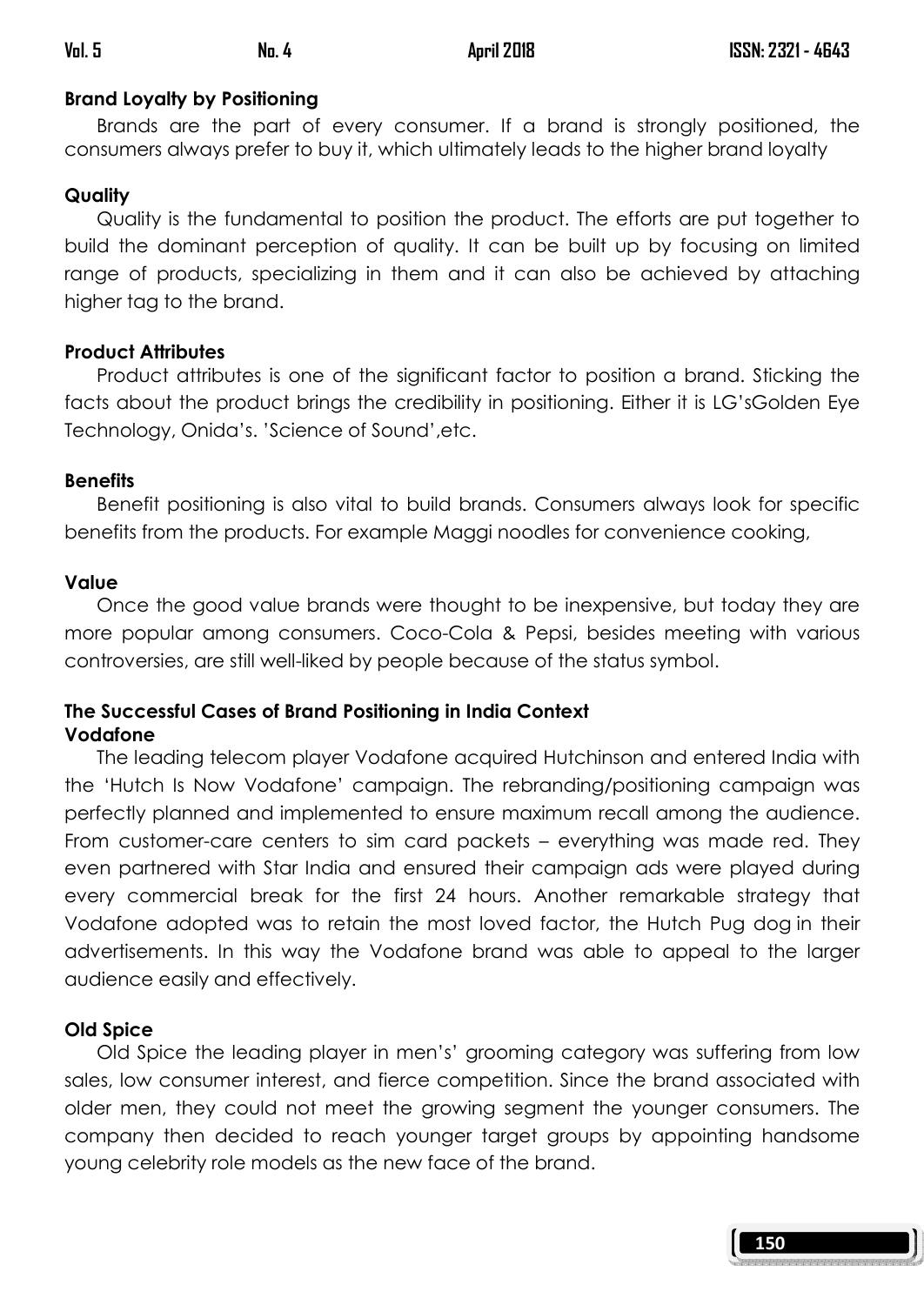Old Spice re-positioned itself as a brand associated with legacy and confident young men. This was readily accepted, with the original video 'The Man Your Man Could Smell Like', which resulted in sales rise sharply by 55% over a quarter.The same campaign was also paid rich dividends in social media. All aspects of the campaign showed off the brand's new look and attitude, and were a huge success.

### Cadbury India Ltd

 The leading chocolate manufacturer Cadbury's found itself in the controversy, when a few instances of worms in its Dairy Milk bars were reported in Maharashtra. In less than two weeks, the company launched a Public Relations campaign for the trade. After three months later, the new advertisement campaign featuring Big B and a revamped poly-flow packaging. The advertisement revealed the advantage of new packing, which ultimately helped the company to reposition the brand in the consumers mind firmly.

### Conclusion

 Brand positioning is the unbeatable weapon for marketers to win the battle against the rivals. A strongly positioned brand assumes more survival and competitive advantage for the company. The more effective positioning measures must be administered to understand the effectiveness of positioning, whatever the strategy is opted by the organization to position the brand must be unique, pertinent, reliable, evident, convincing and communicable. It's not an easy job to position a brand successfully by an overnight. It takes a considerable longer time to position the brand. So, in the competitive world, the only way to survive in the market is to build a strong positioning for the brands. If current positioning strategy fails to deliver results, the firms can go for repositioning exercise. The firms like Vodafone, Oldspice and Cadbury have experienced a sizeable increase in their sales volumes and enhanced their brand image due to better brand positioning strategies. To win business, generalists have to not only win over other generalists but also have to beat out specialists. If when positioning creates meaningful change in your organization or in the market place one of their top choices.

### References

- 1. Ries al and Trout Jack, Positioning: The Battle for Your Mind, New York: Mc Graw-Hill,2003
- 2. SenguptaSubroto, Brand Positioning Strategies for Competitive Advantage, Tata McGraw Hill Publishing Company Limited, New Delhi, 1999.
- 3. Cowley Don, "Understanding Brands" Kogan Page Limited, London,1996
- 4. Kumar Ramesh S, Managing Indian Brands-Marketing Concepts and Strategies, Vikas Publishing House Pvt Ltd., NewDelhi,2007
- 5. Moorthi Y.L.R, Brand Management: The Indian Context, VikasPublishing House Pvt Ltd., New Delhi, 2006